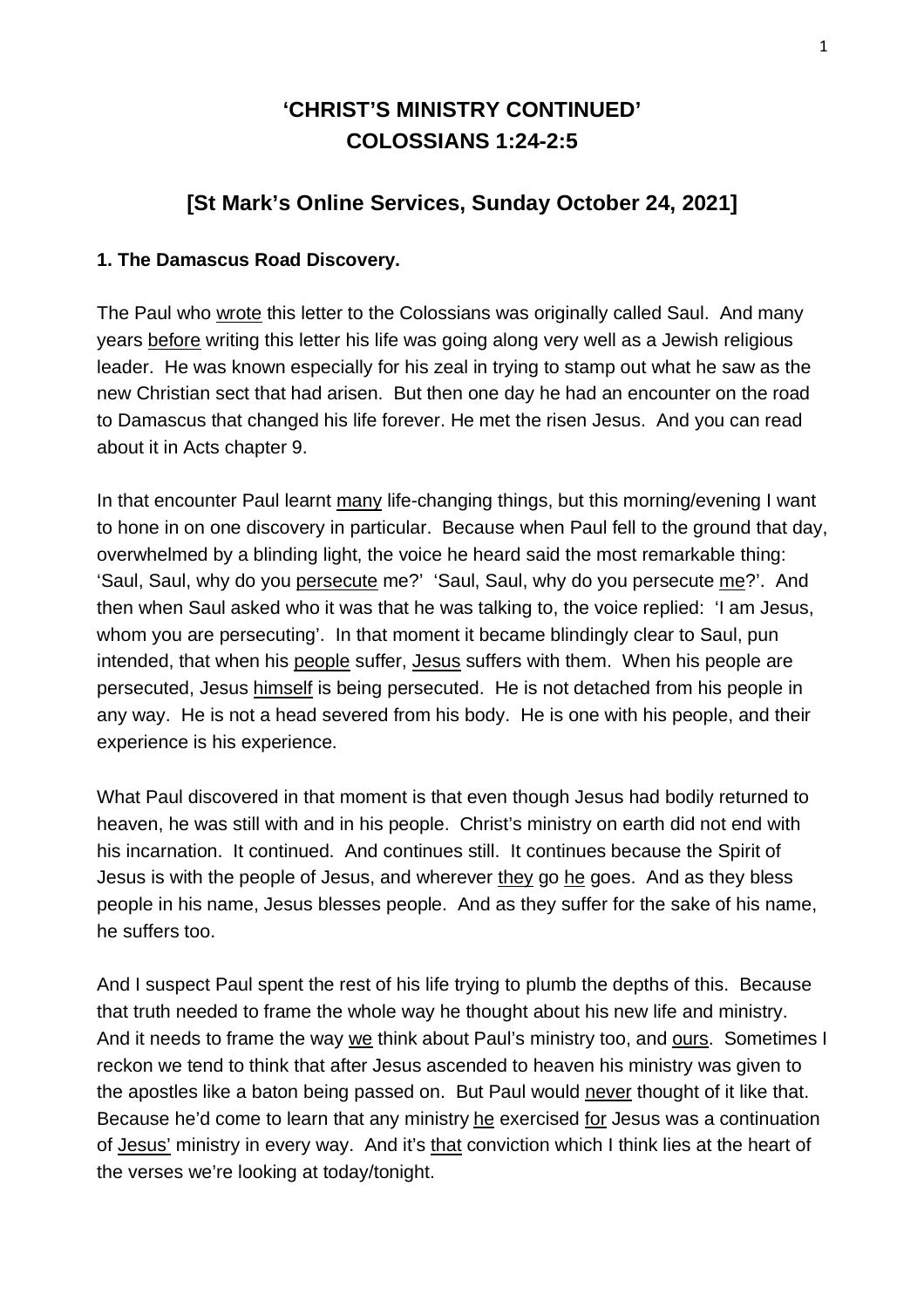And my aim today/tonight is to consider the significance of these verses by examining what they say about the key characters within them. So these are my three headings. Firstly- Paul. Secondly- God's people. And then thirdly- Christ himself.

### **2. Paul.**

But we begin with Paul. What does he say here about himself and the work God had called him to do. Last Sunday's passage ended with Paul describing himself as a servant of the gospel. And what he's doing in this next section is fleshing out for us what that means. I'll point out three things.

#### **- suffering**

Firstly, he's suffering. This is what he makes clear in verse 24<sup>1</sup>.

[Read 1:24]

Of course, a lot of ink has been spilt on this verse. It sounds strange to our ears and it isn't easy to understand. Paul says that he rejoices in what has already been suffered for the sake of the Colossians<sup>2</sup>, and that he continues to suffer for the sake of the church, filling up in his flesh what is still lacking. I think the idea here is that God in his providence ordains a fixed amount of suffering for Christ's body to undergo- an idea that's not so strange for those who believe in God's complete sovereignty over everything. It's in this sense that he means some of the sufferings of Christ are still lacking. Not insufficient but incomplete.

But part of why this verse is tricky to understand is because Paul's also saying that his suffering is an extension of Christ's suffering. And this is where the Damascus Road discovery is so critical. Because it has radically shaped how Paul understands the afflictions he experiences. Just like the sufferings of those Paul had once persecuted were the sufferings of Christ, so too this is now the reality of his life. Paul's ministry was no Caribbean holiday. It was often agonising<sup>3</sup>. And as he suffered, he was participating in the sufferings of Christ.

#### **- serving the church of God with the word of God**

<sup>&</sup>lt;sup>1</sup> And in 1:29 and 2:1 where the word 'contending' translates a Greek word from which we derive the English word 'agony'. Note too that given his ministry at the point of writing Colossians is a ministry in jail, it's highly likely that Paul's 'contending' for the churches mostly involves prayer.

 $2$  The NIV 2011 translates away the ambiguity which exists in the Greek (which was retained in the 1984 version) about whose suffering this is. Most translators and commentators think it is Paul's suffering but I think an excellent case can be made for the fact that Paul is actually talking here about the sufferings of Christ for the Colossians. 3 See footnote # 1.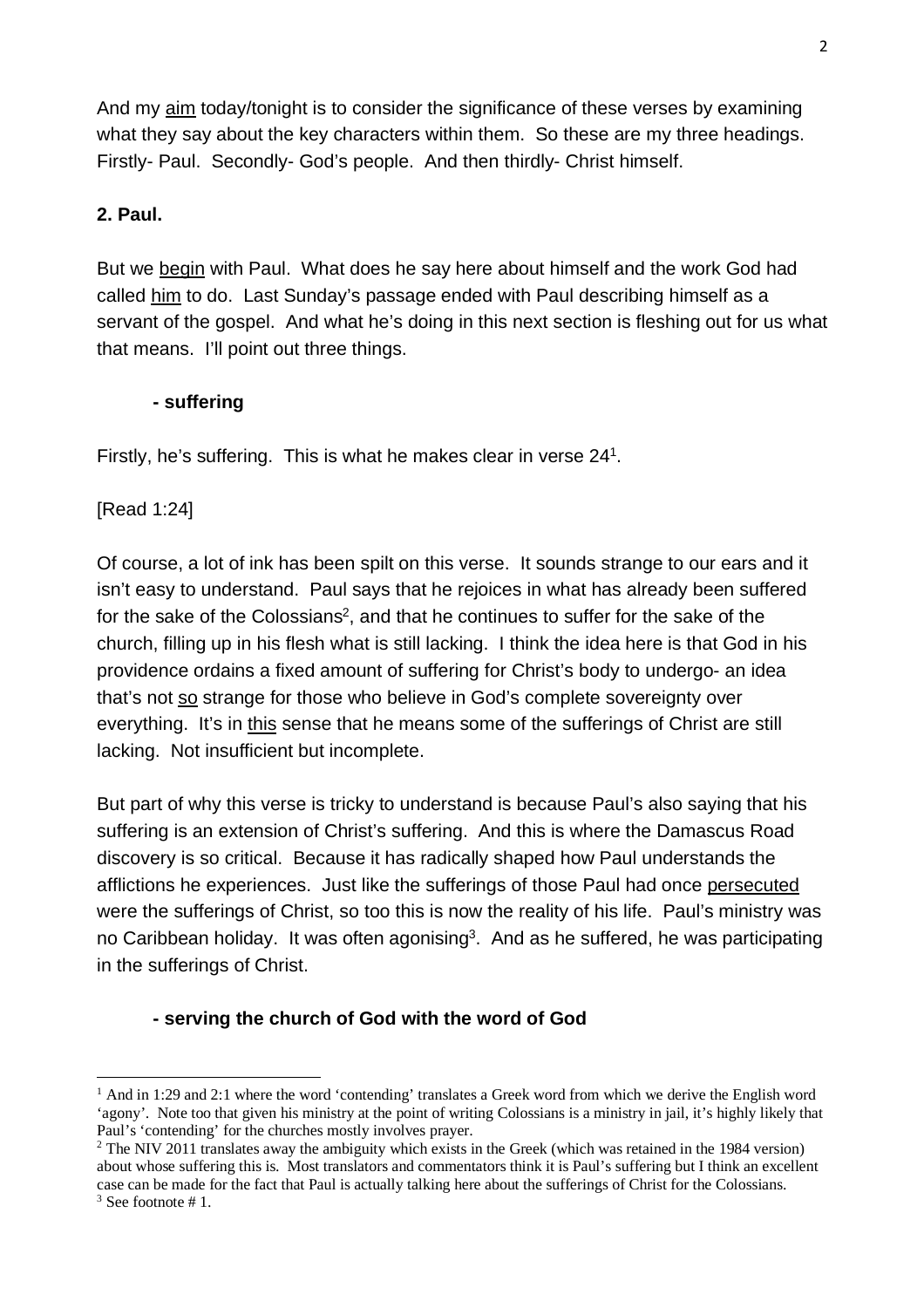And his suffering with Christ was also suffering for the body of Christ. Because he was serving the church of God with the word of God. This is the second thing to say about Paul here. As he says in verse 25, God has called him to be the church's servant. And his key responsibility as the servant of God's people is to feed them with God's truth. Notice the way he puts it there at the end of verse 25. His task is to present the word of God in its fullness. Just as he is fulfilling the sufferings of the Son, so he is fulfilling the word of the Father<sup>4</sup>.

The content of his teaching and preaching is not something of his own creation. It's the word that comes from God. As he explains in verses 26-27 it's the gospel 'mystery' that was previously unknown but which has now been fully disclosed in Christ. Paul's task is simply to pass on to people the riches God has already revealed.

## **- passionately purposeful**

But the third thing to notice about the ministry of Paul is how passionately purposeful he is. Verse 28.

[Read 1:28]

Paul's proclamation is all about Christ. And his clear goal in proclaiming Christ is the maturity of Christ's people- all Christ's people<sup>5</sup>. It's striking, I think, that Paul didn't see his aim merely in terms of conversion. It wasn't as if Paul was running around evangelising people and then when people became Christians he got them onto his bus, drove them up to their local church, kicked them out, wished them all the best, and then drove off to go and find some more recruits. No, Paul saw his ministry in the context that he explains here. The goal was maturity in Christ. And that's why he wasn't just proclaiming and then leaving. He was also admonishing and teaching with all wisdom.

And he fleshes out this goal further in 2:2.

#### [Read 2:2]

For Paul, there's no mistaking that the maturity that counts is maturity 'in Christ'. It's the maturity that comes from knowing Christ fully, richly. This is Paul's purpose in serving the church.

<sup>&</sup>lt;sup>4</sup> This sentence reflects well the way Paul uses the word 'fill' in verse 14 and verse 25. I think there's a deliberate parallelism in Paul's expression that is lost in the NIV translation.

<sup>&</sup>lt;sup>5</sup> Paul never wanted the Colossians to forget that they were part of something bigger than the church at Colosse. He underlines that again in 2:1 when he says that his struggle is not just for them, but also for the Laodiceans and others. And he's echoing here the reminder in 1:6 that the gospel that was bearing fruit among them was also bearing fruit all over the world. See also the reminder in 1:20 that their reconciliation to Christ was part of the reconciliation of all things to Christ.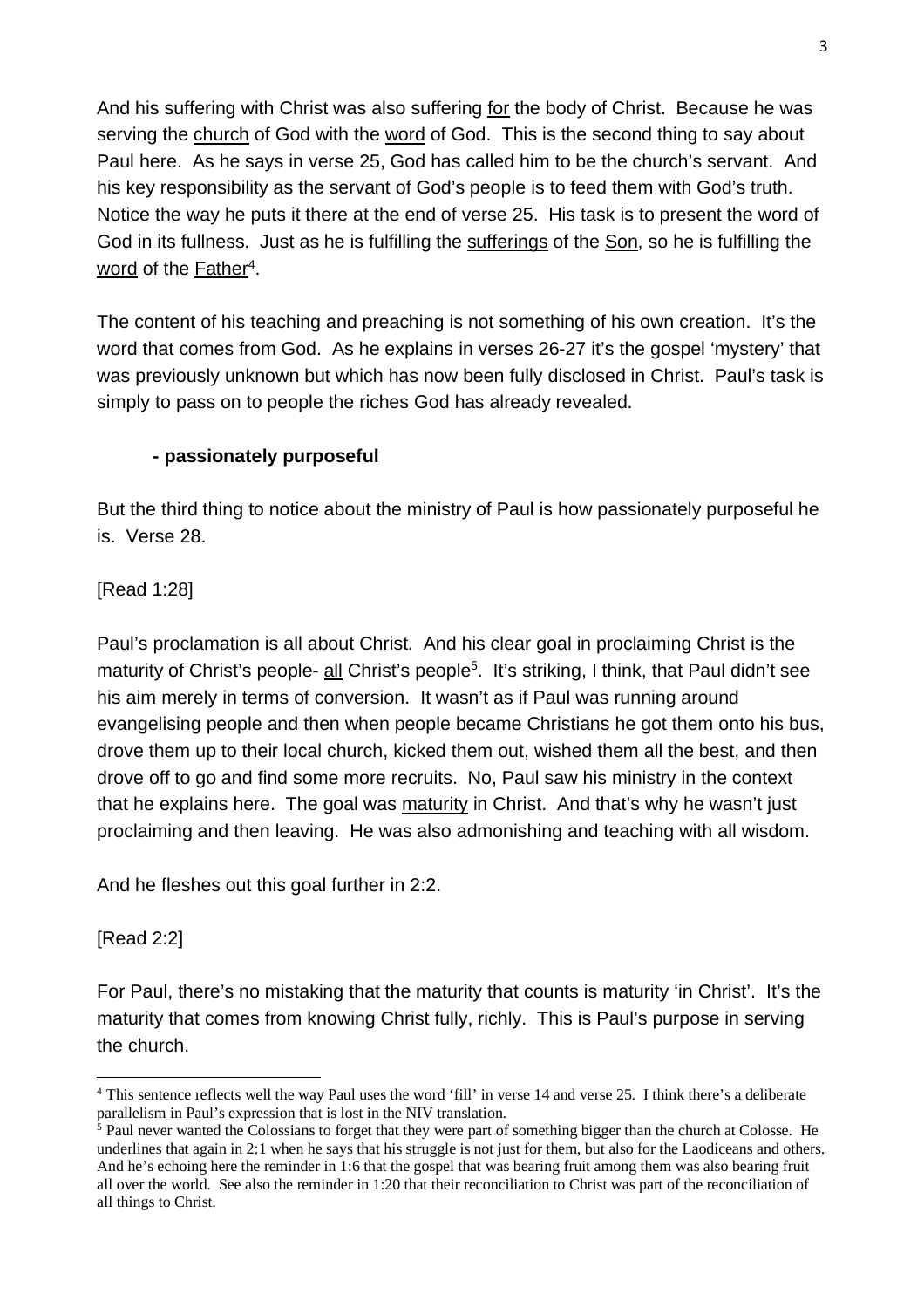But you notice this is not just some kind of occupational "deliverable" for Paul. It's something he cares deeply about. He's emotionally engaged in it. This is why I say he's 'passionately' purposeful. He can become anxious about what may undermine his purpose- thus 2:4. And when he sees his purpose being fulfilled- 2:5- it brings him great joy.

Now, before we move on we should stop and reflect on how Paul's self-description here speaks to us and our church. Because what Paul says here is entirely consistent with what the rest of the New Testament says about the shape of all Christian leadership. Like how it's no picnic. It often comes with suffering. Like how leadership in the church is about serving God's people. And the chief way we serve God's people is by feeding them with the word God has revealed. And like how church leaders should be passionately purposeful just like Paul was. Paul's example here presents leaders in our church with a clear reminder of what ought to characterise our ministry. [Pause] And it presents everyone in our church with a standard we can use to evaluate the legitimacy of the leadership we receive. [Pause] These verses ought to shape our expectations of our leaders. And our prayers for them.

#### **3. God's People.**

But we move on now to my second heading today/tonight. God's people. What do these verses say about the Colossians themselves, and, by implication, about us?

#### **- being made mature**

Firstly, as we saw in 1:28, we are being made mature. This is **Paul's goal for the** Colossians because it's God's goal. And it's God's work. Christ saved us for this- not just that we might dodge the judgement bullet, but that we might grow up into his likeness. God's work in our lives is not just rescue, but also redemption, restoration, reform. He who begins a good work in us also carries it on to completion. He purchases us in Christ in order to perfect us in Christ. We are being made mature.

#### **- at risk**

But, at the same time, this maturing process is not always plain sailing. There are dangers along the way. So the second thing these verses remind us of are that God's people are always at risk. In 2:4 Paul expresses a concern that the Colossians aren't deceived- by fine-sounding arguments that might lead them away from Christ. This is the same concern we heard him express in the verses we looked at last weekespecially 1:23. We must continue in the faith, never moving from the hope held out to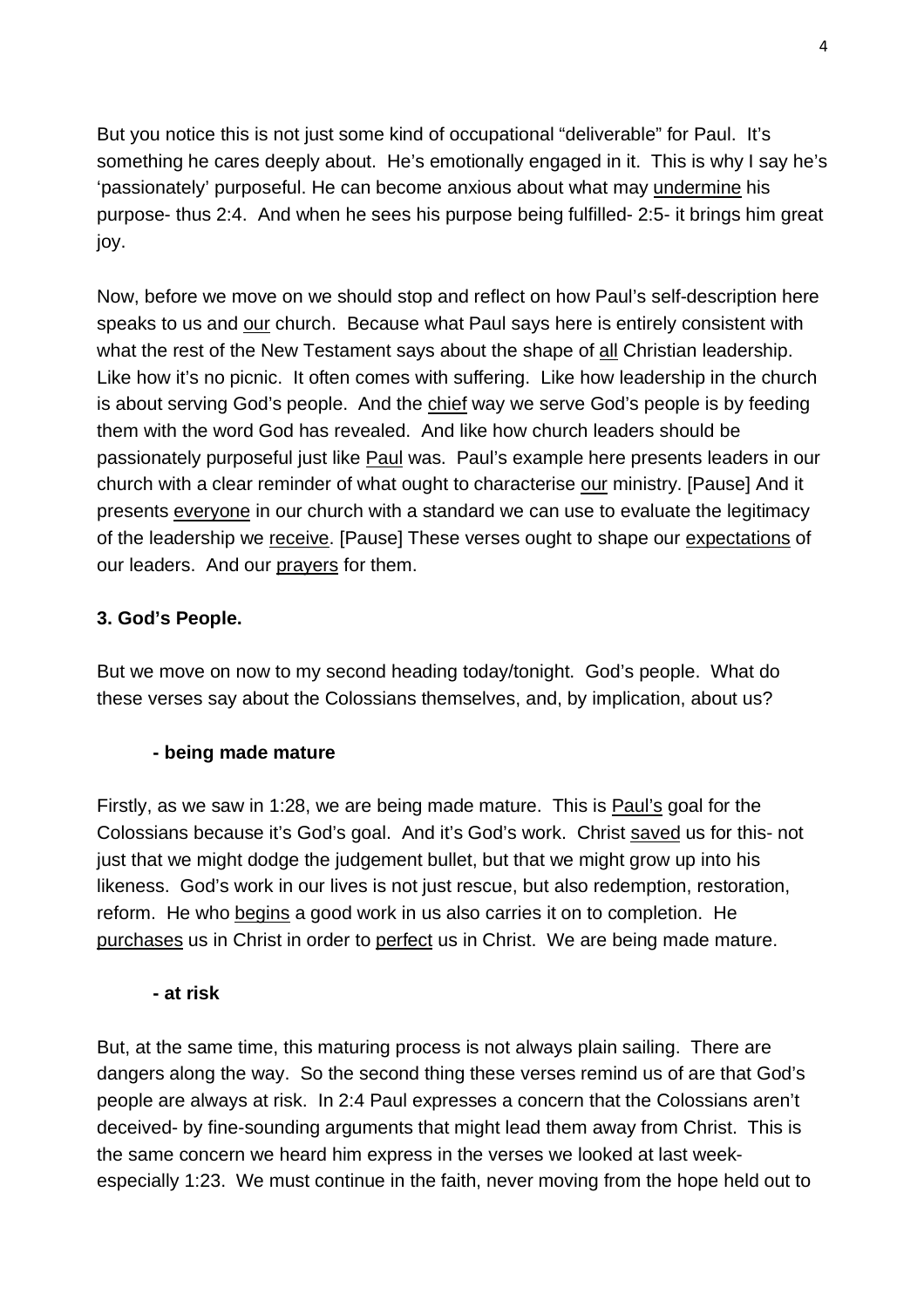us in the gospel. Paul says this to help us avoid the temptations, and distractions, and falsehoods that might threaten our continuation. He reminds us of that again here too.

## **- enriched in understanding through fellowship**

But we're not left to face these risks on our own. And this is the third thing to say under this heading. Because Christ has called us into a fellowship that enriches us. And this enriching fellowship is an excellent protection against spiritual danger. And at the same time, a great joy. This is what he's saying I think in 2:2.

#### [Read 2:2a-b]

'Encouraged in heart' and 'united in love' are phrases that describe a healthy church. And this is what Paul works for- that the churches he knows would be marked by this kind of holy fellowship. But did you see that this too has its own purpose? It's 'so that' they might have the full riches of complete understanding. Do you see what he's saying? He wants people to be in strong fellowship with each other because it's only then that people understand Christ in his fullness. So Paul rejects the idea that Christ can be properly grasped at a merely intellectual level. And he rejects the idea that Christ can be properly understood by someone who's not yet a Christian. And I think here he is even rejecting the idea that a Christian can understand Jesus completely without being part of a church. Paul says that it's only as your heart is moved by the gospel and it's only as you join together with other Christians in loving mutual encouragement that you can understand the riches of Christ fully. And again, I think this thought is closely linked to Paul's Damascus Road discovery. That Christ is not a head without a body. That to know Christ is to know him in and with his people.

So next time someone says to you that they don't need to go to church to be a Christian perhaps you should show them Colossians 2:2? This is why Paul wants his ministry to encourage hearts and unite Christians- because it's as this happens that people enter into all the treasures of wisdom and knowledge in Christ. And if that doesn't make you value the church community, then nothing will!

#### **4. Christ.**

So, we've seen what Paul has said here about himself. And we've seen what he's said about the Lord's people. But I want to finish today/tonight by reflecting on what Paul says about Christ. So, under that heading, three final things.

#### **- in his people**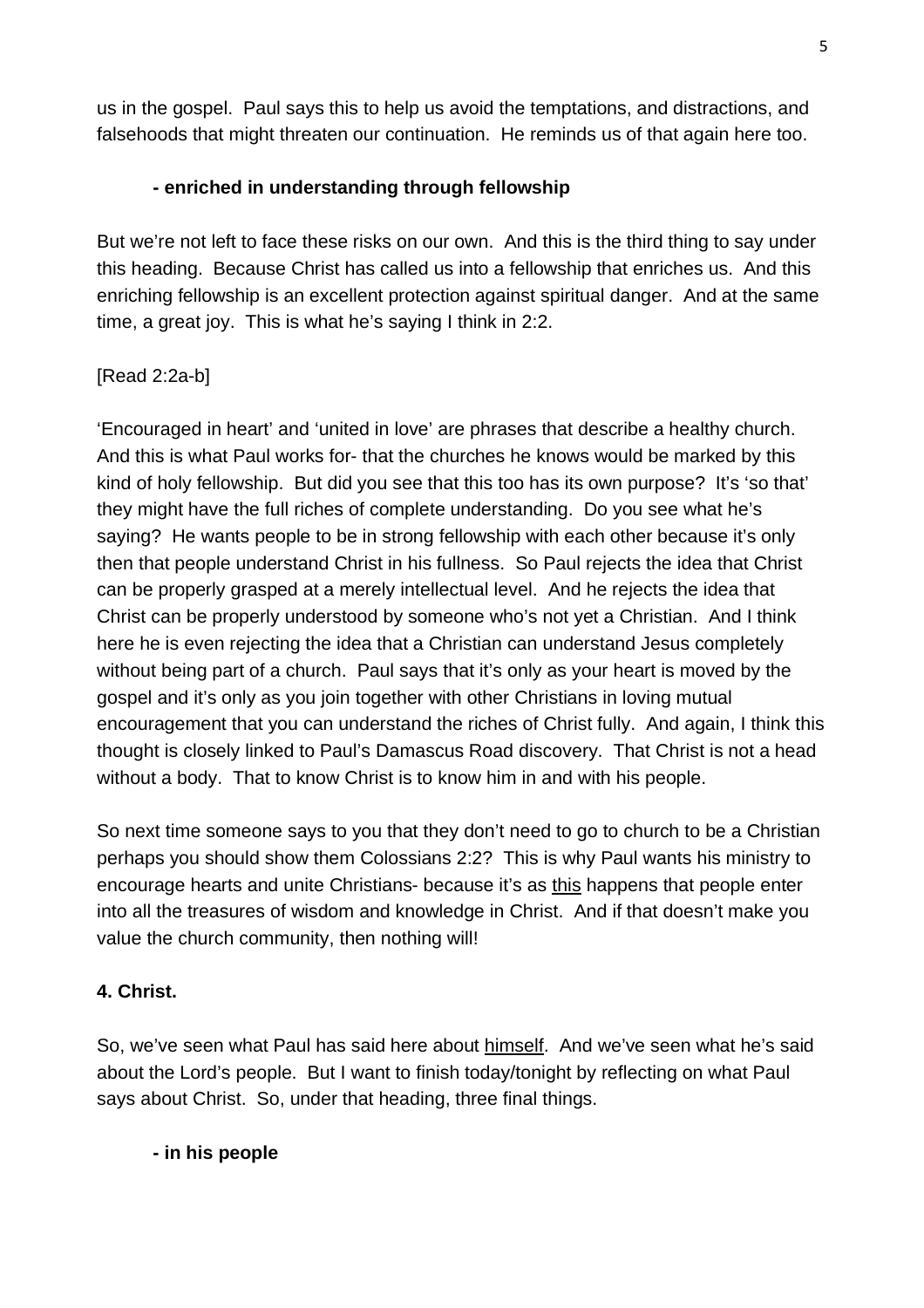Firstly, Christ is in his people. This is again what Paul learnt on the Damascus Road. And it's what Paul explicitly says here in 1:27. This, he says, is the mystery God has revealed. This is the gospel.

## [Read 1:27]

This glorious rich gospel is for all, as we've already heard. The mystery that was not known before has now been made known amongst the Gentiles. All who trust in Christ have the hope of glory- no matter their cultural background. All who trust Christ have that same Christ within them. But let's just stop there a moment and think on that. Because

given the things Paul's already said in this letter about Christ, the thought that he might be 'in' his people is staggering. Take for example what we read last week in 1:15-20. Jesus is the firstborn over all creation, the one through whom all things were created, the one who holds all things together, the head of the church, the one in whom all God's fullness dwells. This is Jesus Christ in all his cosmic greatness. It's almost incomprehensible isn't it that he might be in us. But is this not what Paul is saying? That the one in whom all God's fullness dwells is the one who dwells in us. If you're a Christian here today/tonight Paul believes that the fullness of God dwells within you in Christ! It's breath-taking.

Of course, Paul can also say, as he does in 1:28, that we are 'in Christ'. And this is one of the great paradoxes of the Christian experience. That it's only as we find ourselves in him, that he is in us. It's only as he dwells in us that we truly dwell in him. But in him, we have everything we could ever need or dream of<sup>6</sup>. To be in Christ, and to have him in you, is to have more than the whole world can offer.

Last week after we looked at the portrait of Christ in 1:15-20 I was introduced to a new emoji. I'm slow on emoji uptake, I know! Someone posted it this emoji in the Youtube chat and someone else sent it to me in a text message. This is the one I'm referring to. [Show slide] I think you would probably called it the "mind blown" emoji. It's designed to symbolise that you just heard something or learnt something that metaphorically blew the top of your head off. [Remove slide] Well, what I'm saying here is that if the portrait of Christ we saw in chapter 1 was mind-blowing, how much more mind-blowing is it to consider that Christ is in me! Glorious riches indeed.

#### **- giving energy to those who serve him**

 $6$  Dick Lucas cites B B Warfield at this point who says: 'we do not obtain the benefits of Christ apart from, but only in and with His Person; and that when we have him we have all' (*The Message of Colossians and Philemon,* BST Series, p.75)